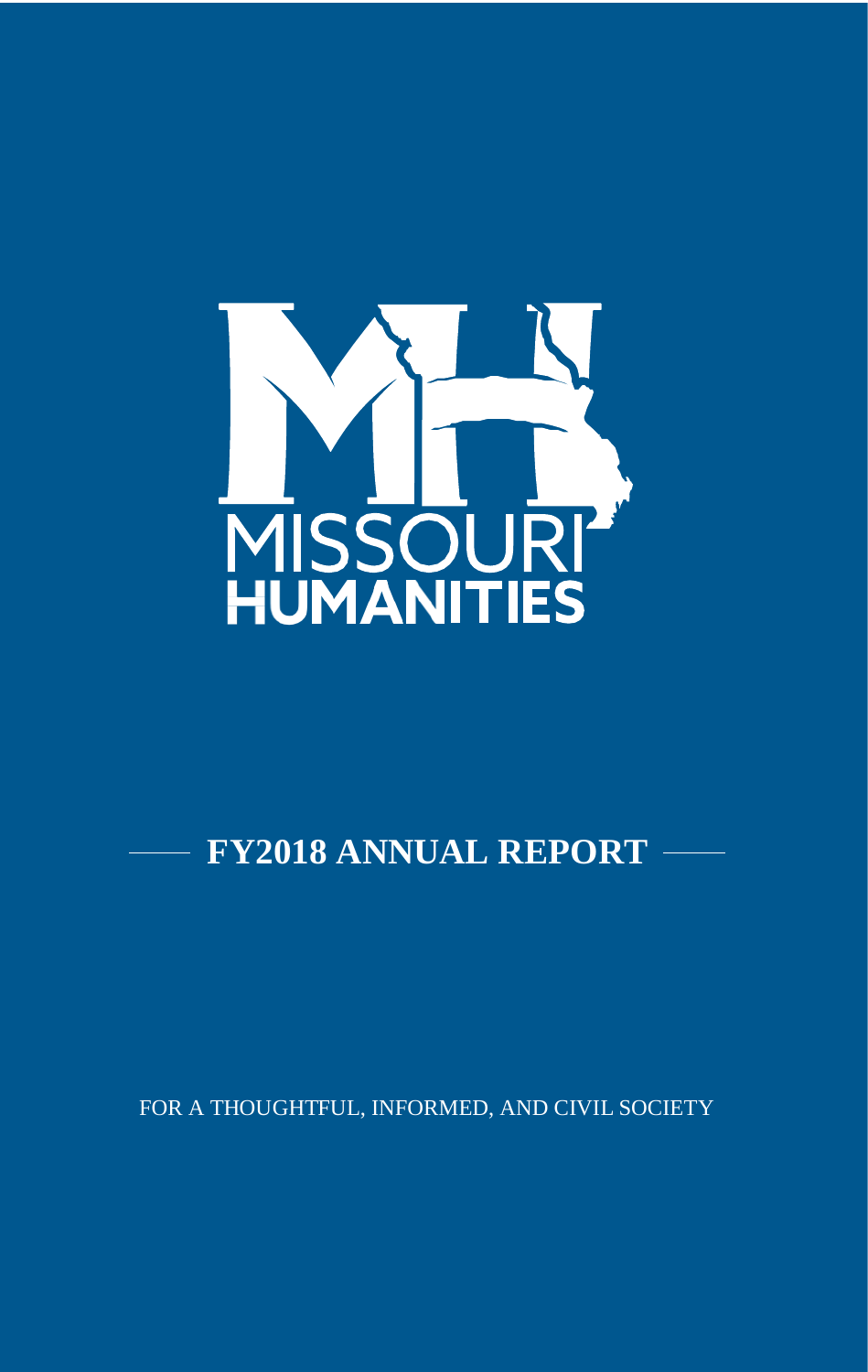## **MISSION STATEMENT:**

To enrich lives and strengthen communities by connecting Missourians with the people, places, and ideas that shape our society.

## **PROUDLY SERVING**













**LIFELONG LEARNERS**

*Missouri Humanities (MH) is a 501(c)(3) nonprofit organization that was created in 1971 under authorizing legislation from the U.S. Congress to serve as one of 56 state and territorial humanities councils that are affiliated with the National Endowment for the Humanities.*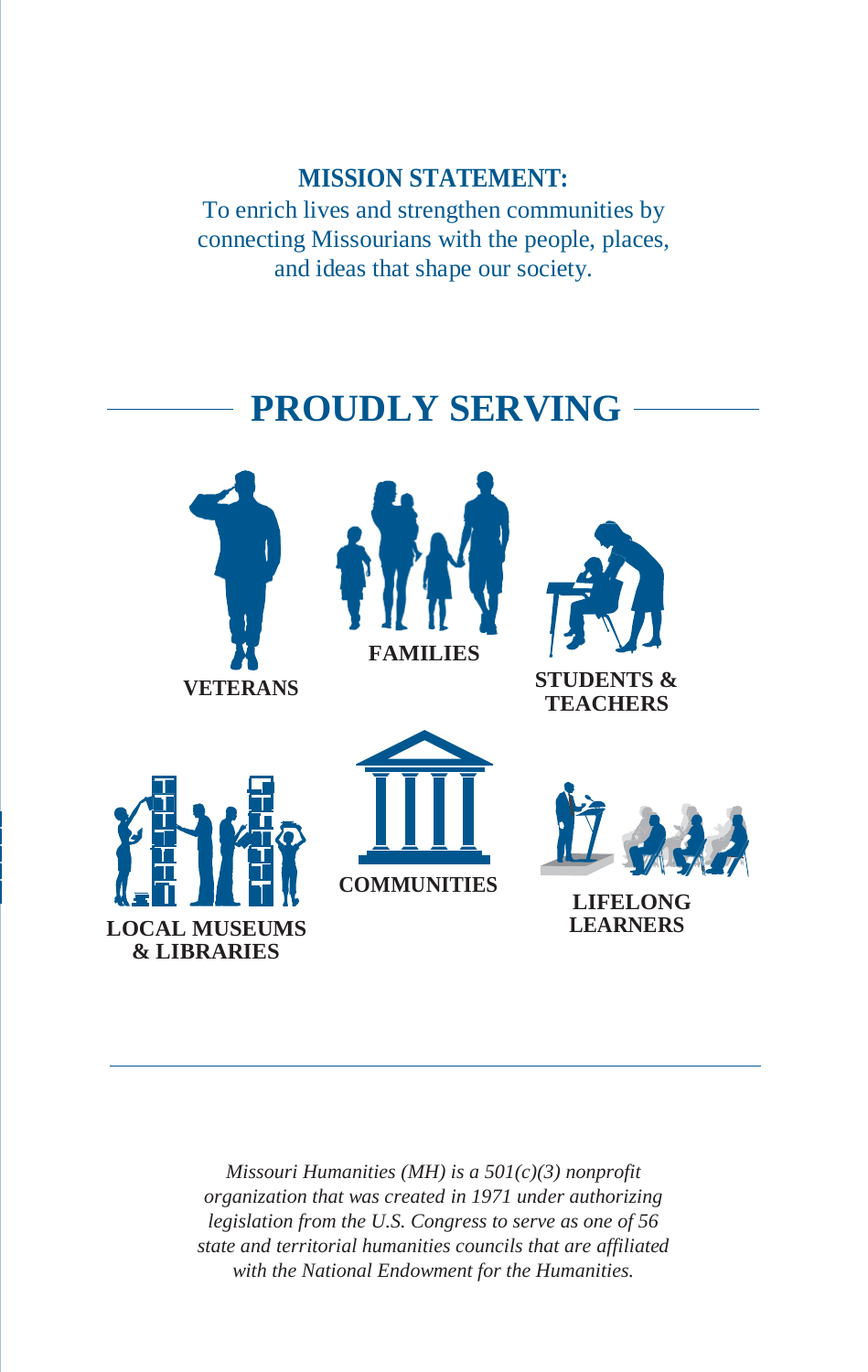## **FISCAL YEAR 2018 FINANCIAL SUMMARY**

| <b>INCOME</b><br>NEH Multi Year            | *\$906,543      |
|--------------------------------------------|-----------------|
| Missouri Cultural Trust Spending Authority | $*$ \$768,500   |
| Contributions                              | \$67,324        |
| Other                                      | \$42,339        |
| <b>TOTAL INCOME</b>                        | \$1,784,339     |
|                                            |                 |
| <b>EXPENSES</b>                            |                 |
| <b>MH</b> Programs                         | \$1,730,190     |
| Grants and Sponsorships                    | \$395,527       |
| Administrative                             | \$124,465       |
| Development and Marketing                  | \$142,004       |
| <b>TOTAL EXPENSES</b>                      | *** \$2,392,186 |

## **ENDING NET ASSETS \$1,760,854**

\* Multi-year grant which carries forward through 2021

\*\* FY2018 draw down of \$334,250 – remainder not available until FY2019

\*\*\* FY2018 deficit covered by strategic reserves for the creation and expansion of new programs

## **Allocation of Expenses**



For a full listing of donors, please vi[sit www.mohumanities.org](http://www.mohumanities.org/)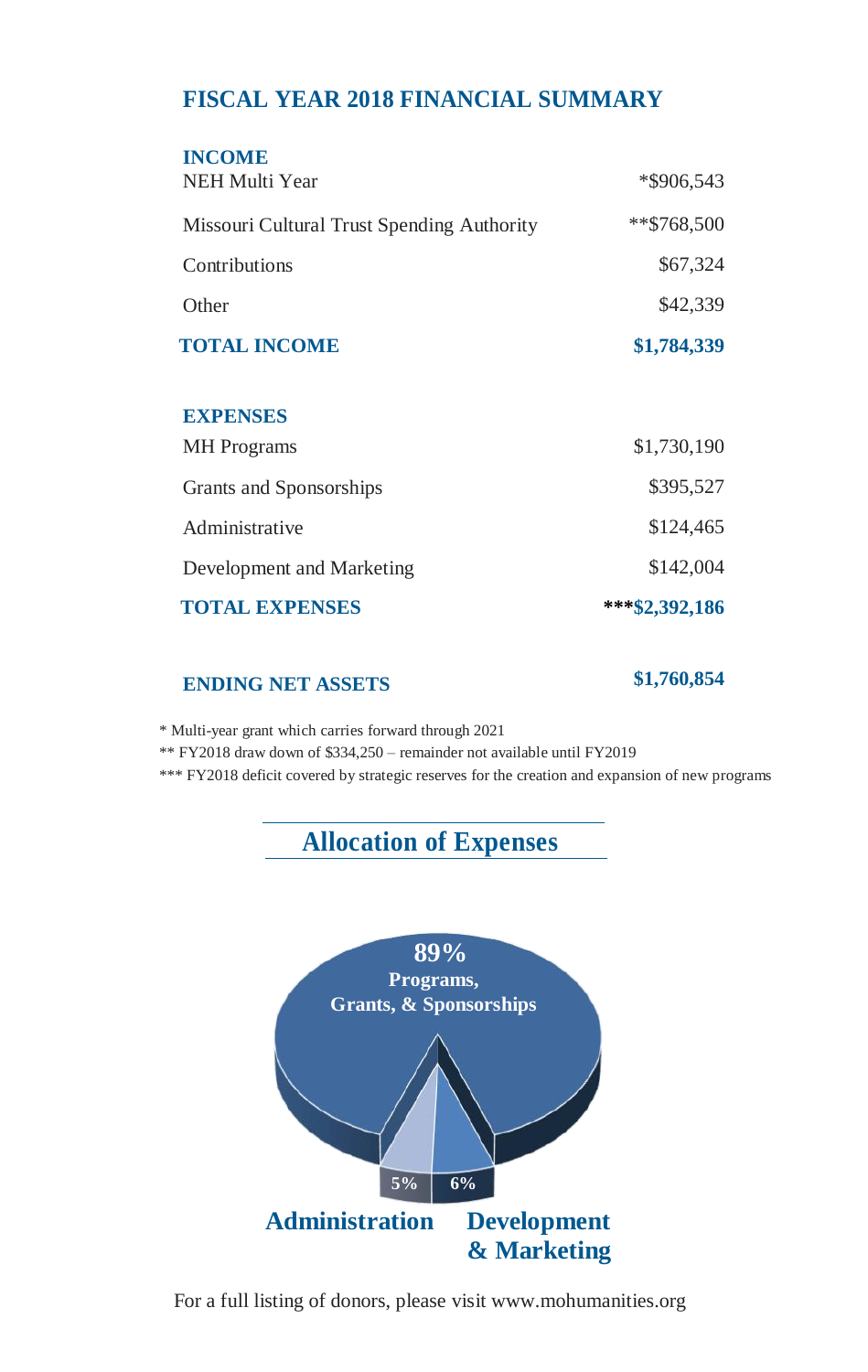



## **READ FROM THE START**

MH's family reading program, Read from the Start (RFTS), encourages parents/caregivers to read to their young children regularly—helping them to form early habits that foster a lifelong love of reading. Through the guidance of certified RFTS Discussion Leaders, these hands-on workshops provide participants with exciting ways to read as a family and discuss the same books they will take home free of charge. In partnership with organizations who share a commitment to family reading and literacy, MH presented 113 RFTS programs in FY2018, reaching 1,715 parents/ caregivers in 43 counties across the state of Missouri.

**Family Workshop:** Of the 113 RFTS programs presented, 11 were piloted version of our new Family Workshop. In this iteration of RFTS, children participate alongside their parents/guardians, reading four children's books and exploring literacy-based activities together. One hundred sixty-five adults and 173 children attended the RFTS-Family Workshops.

## **VETERANS PROGRAMS**

**Writing Workshops:** MH offered four Veterans Writing Workshops and its firstever Veterans Storytelling Workshop to a total auidence of 84 Missouri veterans in FY2018. The veterans workshops are offered free of charge and taught by professional writers, educators, and storytellers who provide guidance to both new and experienced writers learning to share their stories. 2018 Partner organizations included:

- Kansas City Public Library & Moral Injury Association of America
- Springfield-Greene County Library
- St. Louis PublicLibrary
- St. Louis Storytelling Festival & St. Louis County Parks, JeffersonBarracks
- VA St. Louis Medical System at Jefferson Barracks Occupational Therapy



**Anthology Series:** This fiscal year also marked the release of the sixth volume of our anthology series, *Proud to Be: Writing by American Warriors.* MH, in partnership with Southeast Missouri State University Press, publishes this creative writing anthology with submissions by and about veterans from across the nation. Volume six offers invaluable insight into the lives and experiences of 50 contributors, spanning multiple generations of combat and peacetime military experience.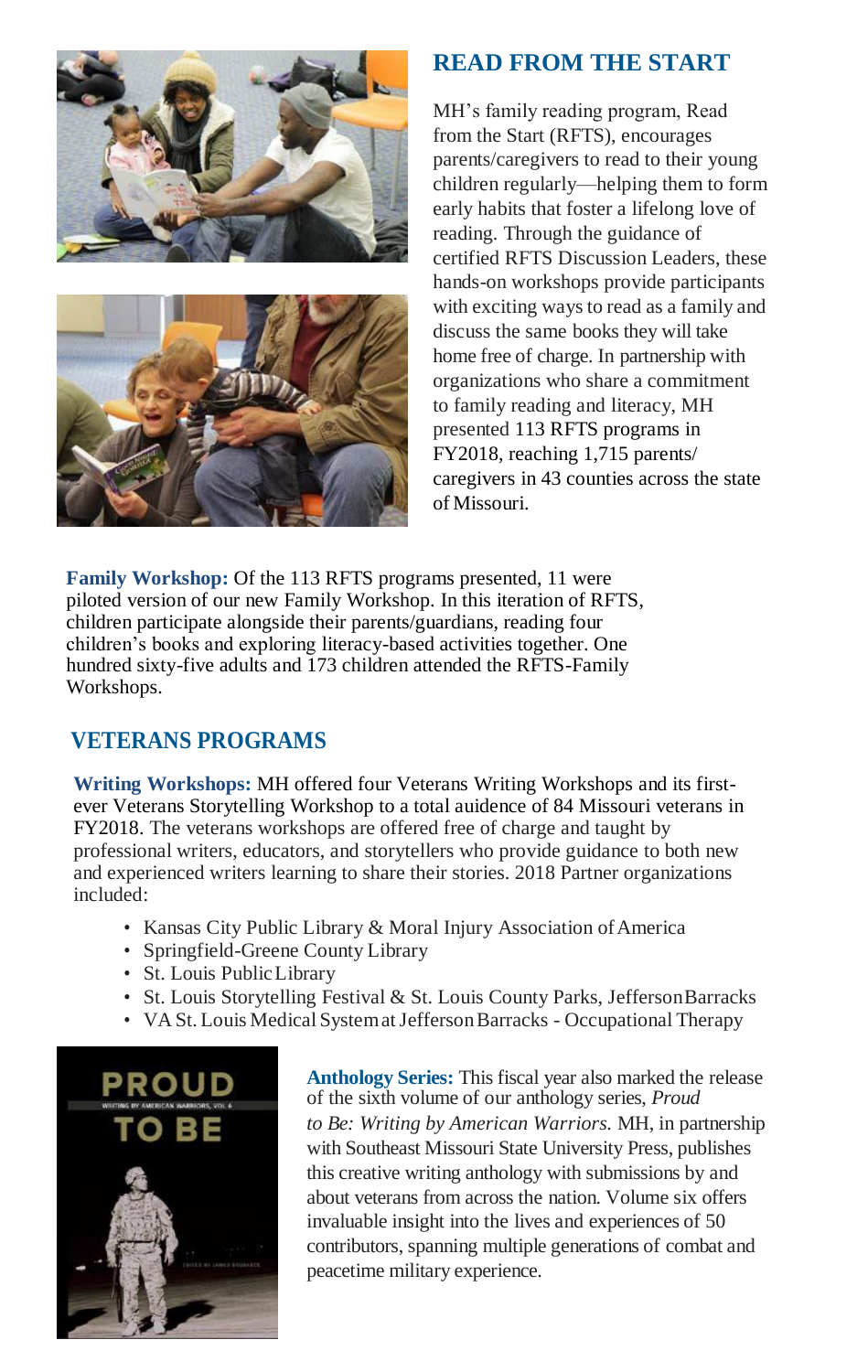## **HERITAGE PROGRAMS**

MH's Heritage Programs directly impacted 48 Missouri counties in 2018.

**German Heritage Program** piloted its first public program in June, entitled, "Digitizing Missouri's German Heritage," and debuted a new, app-guided walking tour of German heritage sites in Hermann. In addition, MH piloted German Folk Arts workshops in September and October at Luxenhaus Farm in Marthasville. MH continued to offer Cultural Heritage Workshops this fiscal year in Brunswick, Perryville, and Chillicothe in April, August, and October, respectively.



**Native American Heritage Program** performed archaeological surveys at the Snelson-Brinker Cabin along the Trail of Tears and began efforts to preserve what remains of the structure for future interpretation.

**Civil War Heritage Program** held its 5th Annual U.S. Grant Symposium in Mexico, Missouri in September, 2018.

## **EDUCATION PROGRAMS**

**Show Me Missouri:** Conversations about Missouri Past, Present, and Future is a Speakers Bureau program organized and managed by MH and the State Historical Society of Missouri. A roster of 33 scholars and experts gave presentations on topics related to the history, culture, geography, and people of Missouri for community-based organizations around the state. During FY2018, MH offered 60 programs to a collective audience of over 1,736 people.

### **Teachers One-Day Seminar**

**"Westward Expansion":** A day-long Seminar on Westward expansion using a collection of original documents to explore the people, places, and themes of the early to mid-19th Century growth of America. The workshop was attended by 36 teachers from Kansas City and the surrounding areas.





### **EXHIBITS:**

*Hometown Teams: How Sports Shape America* explores the ways that sports build and unite communities across time, cultures, generations, and geography. The exhibit was created by Museum on Main Street, part of the Smithsonian Institution Traveling Exhibition Service.

*Missouri Over There* is a traveling exhibit commemorating the centennial of America's entry into World War I and the 156,000 Missourians who served in the war. The exhibit was developed in partnership with the Springfield-Greene County Library. It opened in July 2017 and was displayed at 6 new host sites in 2018.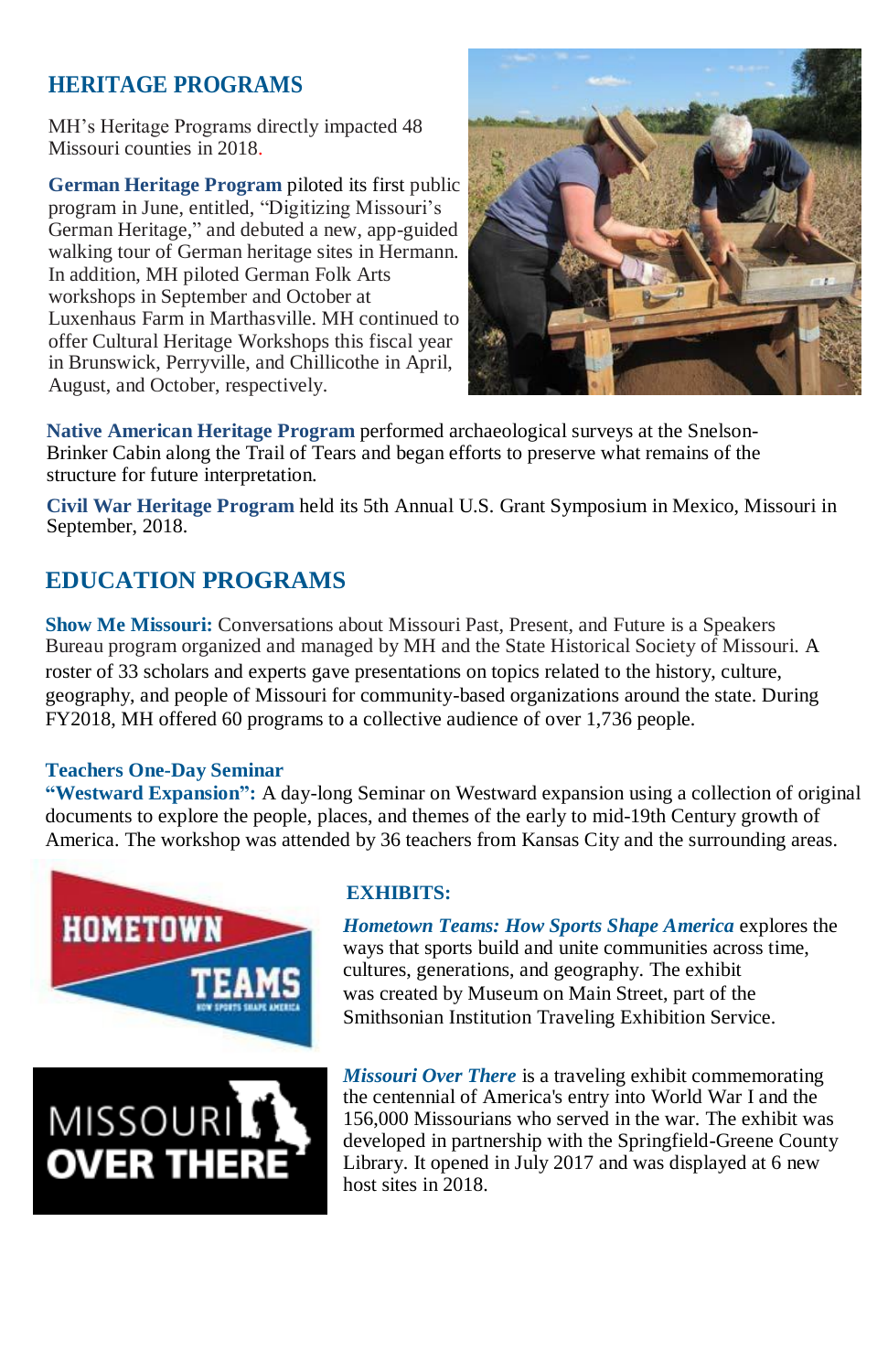### **PUBLIC FORUMS:**

Missouri Humanities partners with institutions and organizations to promote public discussions throughout the state.

**Think-N-Drink** series brings contemporary issues and expert panelists to the community in a laid-back setting. The 2018 series, "Russian bots and American thoughts," facilitated public conversation around "fake news" and media literacy in Springfield and St. Louis breweries.

**Environmental Humanities** is a new series exploring environmental issues through the humanities. Programs include lectures, bike rides, and walking tours—all of which are open to the public, connecting nature and community. Programming for FY2018 was created in partnership with organizations like the Missouri Department of Conservation.



Let's talk about it.

**MODERATED BY: DR. JONATHAN GROVES | DRURY UNIVERSITY** 

**PANELISTS INCLUDE** 

**GILBERT BAILON BRET SCHAFER** Social Media Analyst Editor

**JULIE SMITH Author & Professor** 

## **NEW STAFF MEMBERS**







**Ashley Beard-Fosnow** joined MH in the Spring of 2019. Most recently, Ashley served as Executive Director of American Public Square, a nonprofit, nonpartisan organization whose mission is to change the tone and quality of public discourse through civil, factbased conversations. She intends to use her skills in non-profit management, fundraising, and partnership cultivation to expand the organization's state-wide presence while fulfilling her personal mission to connect communities to the lessons and ideas that make life beautiful.

**Dr. Monique Johnston** joined MH as our new Director of Education Programs in the Spring of 2018. Her passion for the humanities led to the pursuit and completion of a Master of Arts degree and a Doctor of Philosophy degree in African- American Studies from Temple University in Philadelphia, where she fully explored her love of African literature and completed independent research projects while studying abroad at the University of Ghana-Accra. Monique is excited to use her diverse range of experience to the team at Missouri Humanities.

**Erin Whitson** officially joined MH as our new Archeologist in the Winter of 2018. Previously, Erin had worked with MH as a contractor and the staff was proud and excited to welcome her as a full-time team member. Erin has taken over various archaeological projects including overseeing archaeological activities within our Native American and German Heritage Programs. Erin is currently completing her doctoral work in Anthropology from the State University of New York at Binghamton.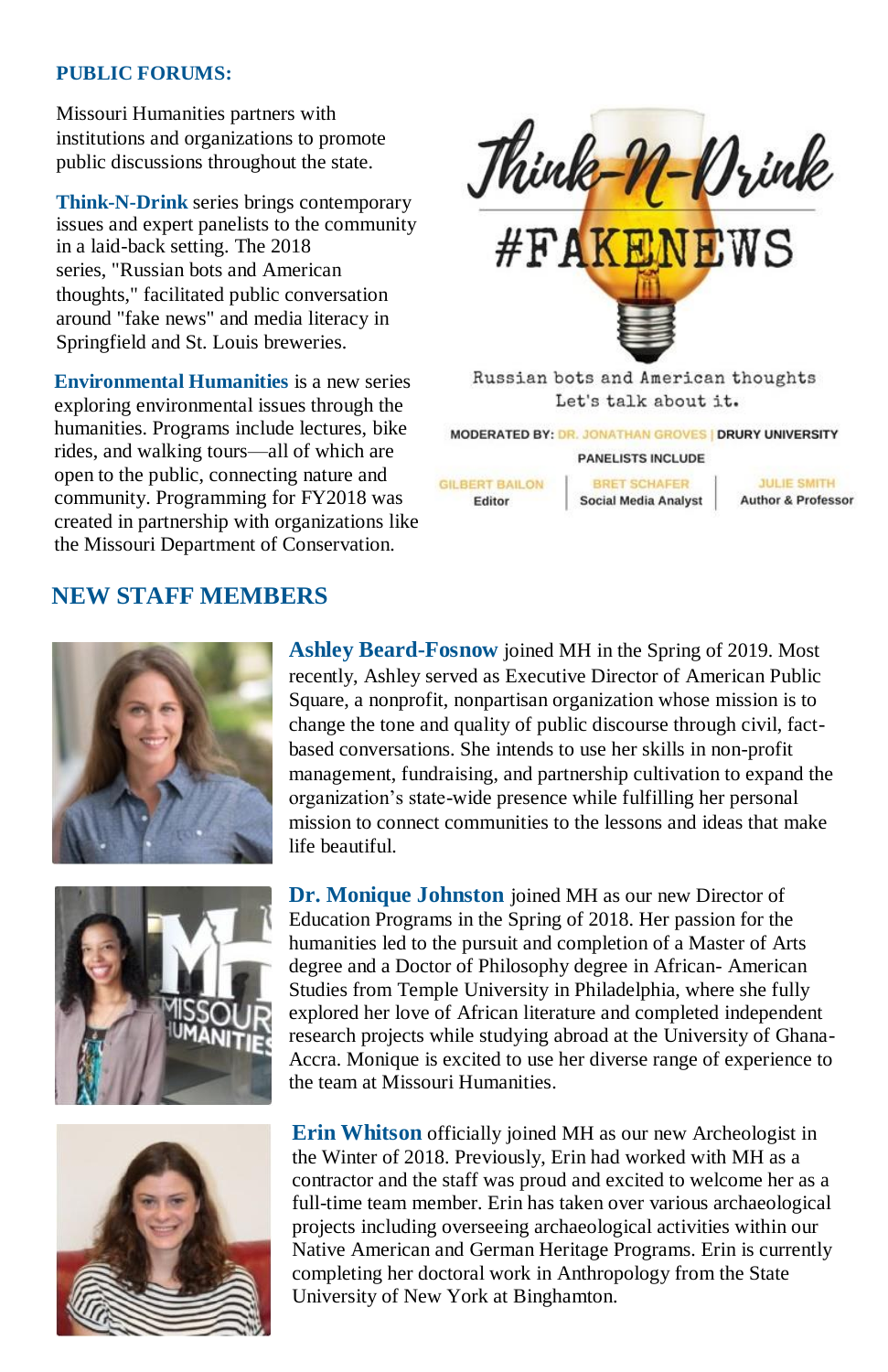

*L to R: Dr. William Ambrose and Deloris Gray Wood (Trail of Tears Association – Missouri Chapter), author Jennifer Teege, Dr. Adrian Clifton, Dr. Howard Marshall, Rev. Nicholas Inman*

## **2018 HUMANITIES AWARDS & GALA**

The Annual Humanities Awards & Gala was held in October of 2018 at the Missouri History Museum. The evening honored four awardees for their work in the humanities throughout the state the State of Missouri. Our keynote speaker was Jennifer Teege, author of the New York Times and International Bestseller, *My Grandfather Would Have Shot Me.*

> **Jennifer Teege** *Keynote Speaker*

**Dr. Adrian Clifton** *Excellence in Education*

**Rev. Nicholas W. Inman** *Exemplary Community Achievement* **Dr. Howard Marshall** *Distinguished Literary Achievement*

**Missouri Chapter Trail of Tears Association** *Partnership in the Humanities*





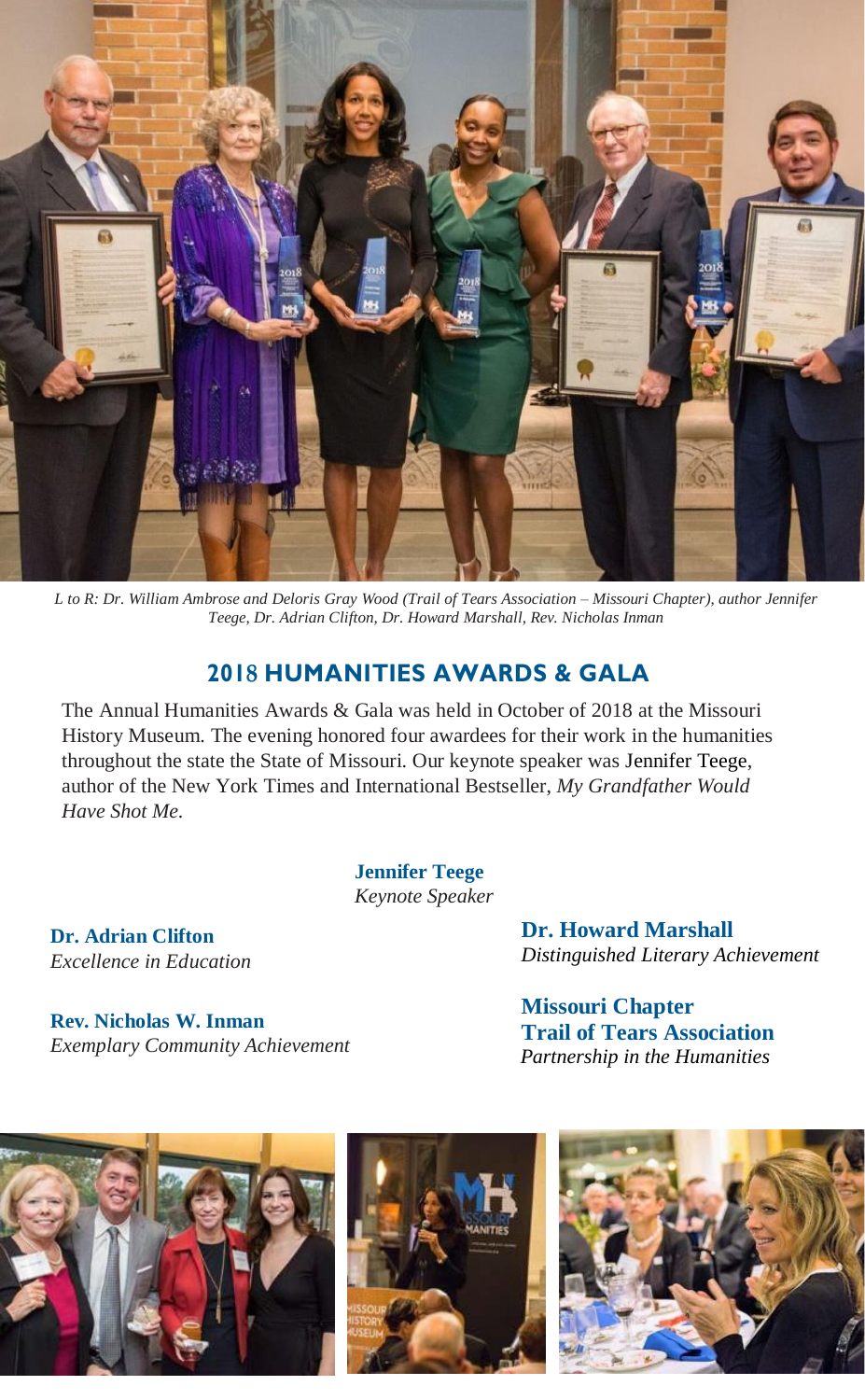## **GRANTS & SPONSORSHIPS**

In FY2018, MH awarded \$395,527 in grants and sponsorships statewide, supporting 113 Missouri non-profit organizations (69 grant awardees, listed below, and 44 sponsorships) in twenty-three counties. The projects funded by these annual awards reach approximately 150,000 individuals each year.

| <b>ORGANIZATION</b>                                                 | <b>PROJECT NAME</b>                                                                                                               | <b>COUNTY</b>           |
|---------------------------------------------------------------------|-----------------------------------------------------------------------------------------------------------------------------------|-------------------------|
| American Public Square Inc.                                         | American Public Square 2019 Civics<br>Initiative                                                                                  | Jackson                 |
| <b>Audrain County Historical Society</b>                            | Walk Back in Time                                                                                                                 | Audrain                 |
| Big River Association (River Styx)                                  | River Styx Reading Series in South Grand                                                                                          | <b>Saint Louis City</b> |
| Camden County Historical Society &<br>Museum                        | Living History and Civil War Weekend                                                                                              | Camden                  |
| Center for Faulkner Studies, Southeast<br>Missouri State University | Faulkner and Garcia Marquez Conference                                                                                            | Cape Girardeau          |
| <b>Center for Practical Bioethics</b>                               | <b>Bioethics Film Series</b>                                                                                                      | <b>Jackson</b>          |
| Champ Clark House-Honeyshuck<br><b>Restoration</b>                  | Champ Clark House Restoration Project                                                                                             | <b>Pike</b>             |
| City of Willard Missouri                                            | Willard Frisco Highline Historic and Cultural Mural                                                                               | Greene                  |
| Continuity                                                          | Continuity Media Training Program                                                                                                 | <b>Saint Louis City</b> |
| Curators of the University of Missouri,<br>Columbia                 | St. Louis Storytelling Festival                                                                                                   | Boone                   |
| Rolla Science & Technology                                          | Curators of the University of Missouri, Creating a Platform for Understanding Between<br>Cultures Via Anon(ymous) by Naomi Lizuka | Phelps                  |
| Curators of the University of Missouri,<br>St. Louis                | The Sound of the Stars Make Rushing Through                                                                                       | Saint Louis             |
| Curators of University of Missouri,<br>Columbia                     | Entitlement and Objectification: Can we Separate<br>Creative Works from their Creators                                            | Boone                   |
| <b>Dalton Vocational High School</b><br>Foundation                  | The Historic Dalton Vocational High School-<br>Interpretive Plan                                                                  | Randolph                |
| Doniphan Neighborhood Assistance<br>Program, Inc.                   | Ozark Heritage Gig Making Video                                                                                                   | <b>Ripley</b>           |
| Drury University, Department of<br>History, Philosophy and Religion | Race, Mixed Race: Toward A Global Family                                                                                          | Greene                  |
| Franklin County 1818 Corporation                                    | Franklin County 2019 Bicentennial Commemorative<br>Events                                                                         | Franklin                |
| Friends of the Missouri Governor's<br><b>Mansion</b>                | Passport to the Past: Missouri History Exploration                                                                                | Cole                    |
| Friends of the Missouri State Archives Archives Alive!              |                                                                                                                                   | Cole                    |
| Friends of Timmons Temple, Inc.                                     | Timmons Hall Reborn- "Inaugural Performing Arts<br>Program Series"                                                                | Greene                  |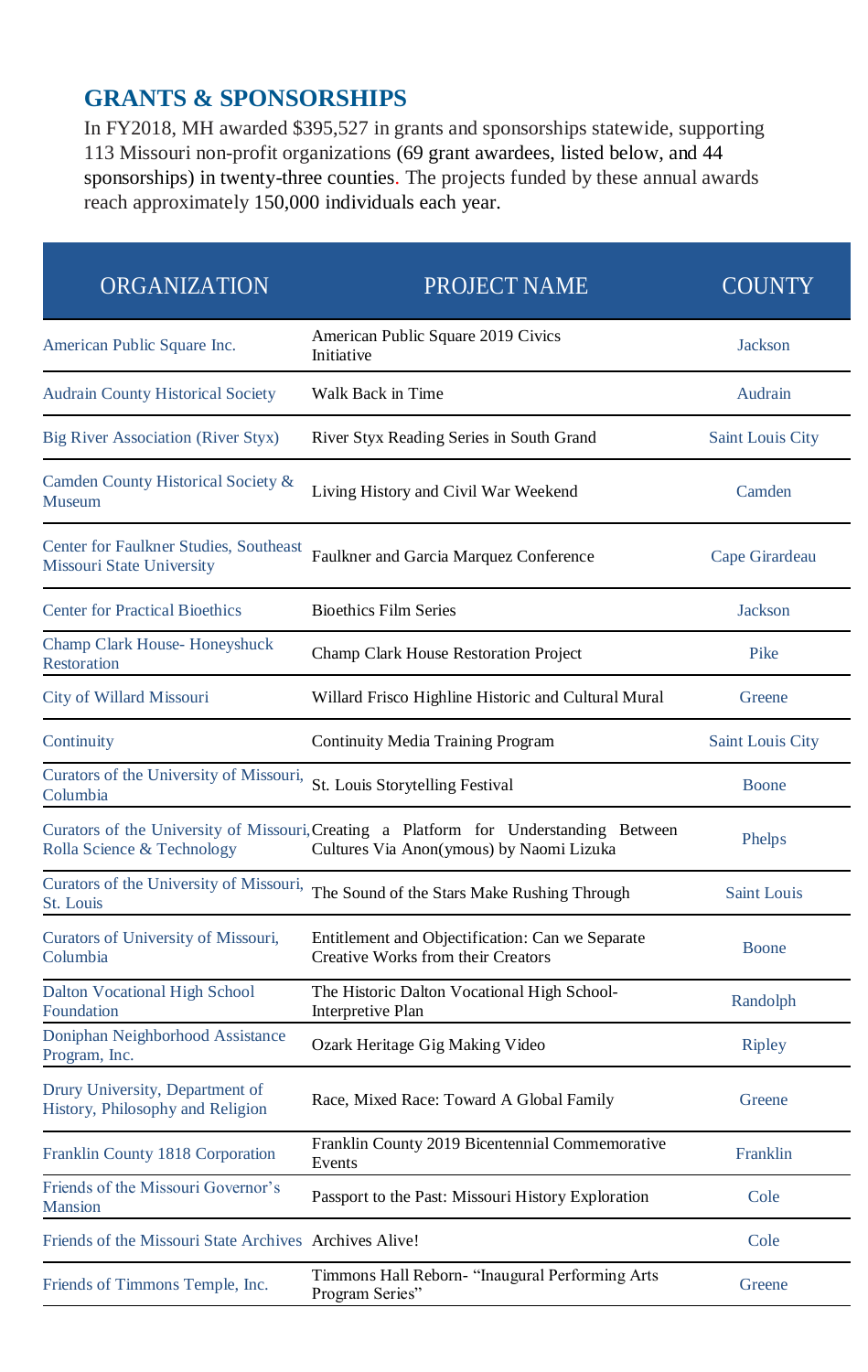| Good Shepard Arts Center                                                            | This is My Ferguson Art Exhibit                                                                                                                             | Saint Louis             |
|-------------------------------------------------------------------------------------|-------------------------------------------------------------------------------------------------------------------------------------------------------------|-------------------------|
| Griot Museum of Black History                                                       | Inaugural Juneteenth Celebration: 40 Acres and a<br>Mule                                                                                                    | <b>Saint Louis City</b> |
| Guadalupe Center, Inc.                                                              | Guadalupe Centers 100 <sup>th</sup> Anniversary Project                                                                                                     | Jackson                 |
| of St. Louis                                                                        | Holocaust Museum / Jewish Federation Holocaust Museum and Learning Center Summer<br><b>Teacher Institute</b>                                                | Saint Louis             |
| Iron Spike Model Train Museum                                                       | An Exhibit Miniature: Works of Joe G. Collias                                                                                                               | Franklin                |
| Jamaa Birth Village                                                                 | Missouri Midwives                                                                                                                                           | <b>Saint Louis</b>      |
| Jazz St. Louis                                                                      | 2018-2019 Whitaker Jazz Speaks Performance &<br><b>Author Series</b>                                                                                        | <b>Saint Louis City</b> |
| Jefferson City Arts Foundation                                                      | Portals of History                                                                                                                                          | Cole                    |
| Junior college District of Metropolitan<br>Kansas City                              | 2018 MCC Storytelling Celebration                                                                                                                           | <b>Jackson</b>          |
| Kansas City Friends of Alvin Ailey                                                  | Kansas City Friends of Alvin Ailey Presents Setting<br>the Stage                                                                                            | <b>Jackson</b>          |
| Kathryn M. Buder Center at<br><b>Washington University</b>                          | Hunt, Fish, Gather                                                                                                                                          | Saint Louis             |
| Kellerman Foundation for Historic<br>Preservation                                   | Introduction Presentation of the Nickell Regional<br>Heritage Archive                                                                                       | Cape Girardeau          |
| Liberty Center Association for the Arts Main Street Souvenirs                       |                                                                                                                                                             | Pettis                  |
| Louisiana Municipal Corporation                                                     | John B. Henderson Bust and Reveal during Louisiana,<br>MO. Bicentennial                                                                                     | Pike                    |
| <b>Metro Theater Company</b>                                                        | The Hundred Dresses: Finding Empowerment<br>through the Arts                                                                                                | <b>Saint Louis City</b> |
| Missouri Alliance for Historic<br>Preservation                                      | Missouri History Through its Courthouses                                                                                                                    | Cooper                  |
| <b>Missouri Historical Society</b>                                                  | The InterActors Project                                                                                                                                     | <b>Saint Louis City</b> |
|                                                                                     | Missouri State University- Springfield African-American Heritage Trail – Springfield, MO.                                                                   | Greene                  |
| Missouri Western State<br>University/English & Modern<br><b>Language Department</b> | The Mochila Review Presents; In the Shadow of<br>Melissa de la Cruz                                                                                         | <b>Buchanan</b>         |
| Modern American Dance Company                                                       | Life Along the Mississippi                                                                                                                                  | <b>Saint Louis City</b> |
|                                                                                     | Montgomery County Bicentennial: Understanding<br>Montgomery County Historical Society how the County's History Shapes our Identity,<br>Culture, and Values/ | Monroe                  |
| <b>Restoration Association</b>                                                      | Mount Mora Cemetery Preservation & Mount Mora Cemetery Preservation & Restoration<br><b>Association Sound System</b>                                        | <b>Buchanan</b>         |
| <b>Ozark Mountain Music</b>                                                         | Let's Jam - The Celebration of an Ozark Fiddle Jam                                                                                                          | <b>Stone</b>            |
| <b>Ozark Vitality</b>                                                               | Current River Ozark Heritage Video                                                                                                                          | <b>Ripley</b>           |
| Perry County Heritage Tourism                                                       | Missouri Life's "Exploring German Heritage &<br>Saxon Memorial Walking Guide"                                                                               | Perry                   |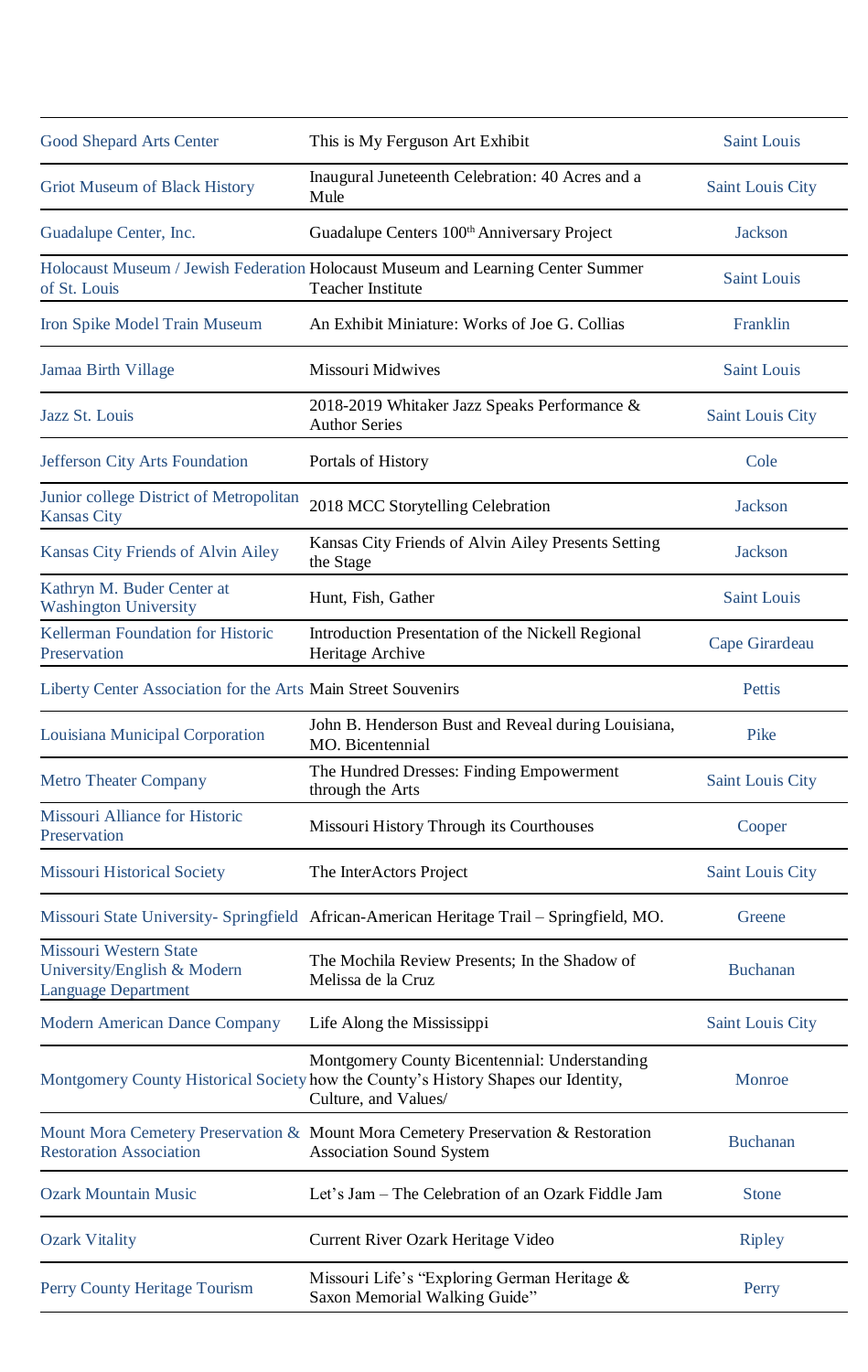| Prairie Star Conservation Community                                          | Legends of Conservation: The Tramp and the<br>Roughrider                                                             | Osage                   |
|------------------------------------------------------------------------------|----------------------------------------------------------------------------------------------------------------------|-------------------------|
| <b>Prison Performing Arts</b>                                                | Prison Performing Arts New plays Initiative -<br>Hagseed                                                             | Saint Louis City        |
| Project Lab St. Louis                                                        | <b>Living Questions</b>                                                                                              | <b>Saint Louis City</b> |
| Saint Louis Story Stichers Artists<br>Collective                             | Teen Rap Crisis II                                                                                                   | Saint Louis City        |
| Saint Louis University                                                       | Representations of Incarceration Through the Arts                                                                    | <b>Saint Louis City</b> |
| St. Louis                                                                    | Scottish St. Andrew Society of Greater The Scots in St. Louis: Speaker Series on the History<br>of Scots in Missouri | <b>Saint Louis</b>      |
| Shakespeare Festival St. Louis                                               | Shakespeare in the Streets, Blow, Winds                                                                              | <b>Saint Louis City</b> |
| <b>Sheldon Arts Foundation</b>                                               | A Celebration of St. Louis's Immigrant Communities                                                                   | <b>Saint Louis City</b> |
| <b>Sheldon Art Foundation</b>                                                | <b>Bea Nettle Exhibition</b>                                                                                         | <b>Saint Louis City</b> |
| <b>Sikeston Cultural Development</b><br>Corporation                          | 4 <sup>th</sup> Grade Historical Interpretive Tours                                                                  | Scott                   |
| <b>St. Louis Art Museum Foundation</b>                                       | Guest Artist-Curator: Edgar Heap of Birds                                                                            | <b>Saint Louis City</b> |
| St. Louis Association of Community<br>Organization                           | <b>Activation History to Promote Resilient</b><br>Communities: The Importance of Neighborhood<br><b>Histories</b>    | <b>Saint Louis City</b> |
| St. Louis City Juvenile Detention<br>Center                                  | Are We Speaking The Same Language                                                                                    | <b>Saint Louis City</b> |
| <b>St. Louis Public Library Foundation</b>                                   | St. Louis Public Library Black History Month<br>Keynote speaker                                                      | <b>Saint Louis City</b> |
| <b>Tennessee Williams Festival</b>                                           | Tennessee Williams Festival St. Louis 2018-<br><b>Educational Programming</b>                                        | <b>Saint Louis City</b> |
| The Columbia Book Festival, Inc.                                             | Over There: World War I from Jefferson Barracks                                                                      | Saint Louis             |
| The Rabbit Hole                                                              | A Journey Into Children's Book Week: A Centennial<br>Exhibition                                                      | <b>Jackson</b>          |
| Trailnet                                                                     | Trailnet Community Ride Series - Learning about St.<br>Louis on Two Wheels                                           | <b>Saint Louis City</b> |
| University City Public Library                                               | Summer Reading Program: The Invisible Man                                                                            | Saint Louis             |
| University of Central Missouri -<br><b>Creative Writing</b>                  | Pleiades Magazine and the Pleiades Visiting Writers<br>Series                                                        | Johnson                 |
| University of Central Missouri-<br>Elementary & Early Childhood<br>Education | Young Missouri Reader Reading Missouri Authors                                                                       | Johnson                 |
| Yeyo Arts Collective                                                         | Motivational Legends of Missouri                                                                                     | <b>Saint Louis City</b> |
| Youth and Family Center                                                      | The Unfair Fair Mary Meachum Event                                                                                   | <b>Saint Louis City</b> |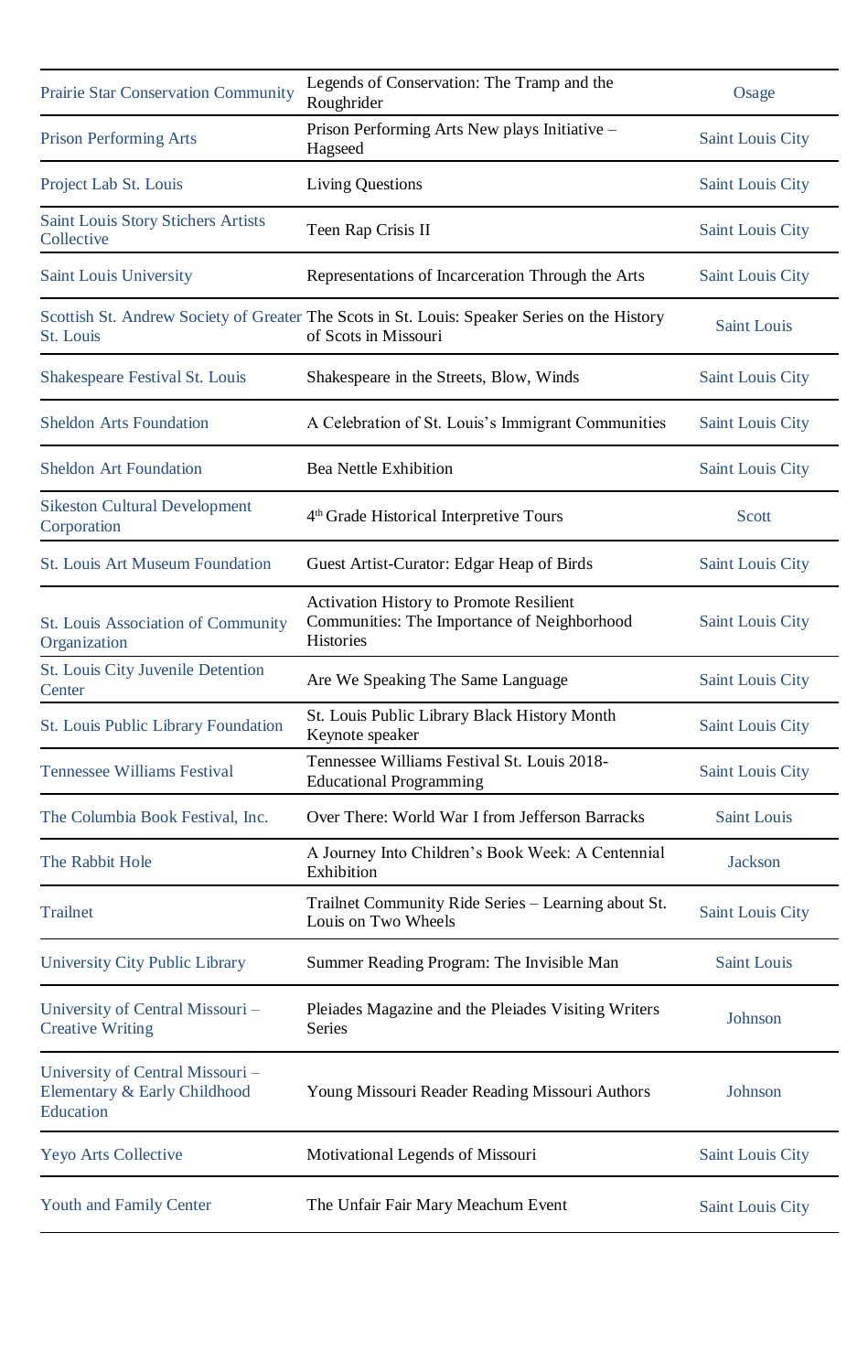# Missouri Humanities Grants & Sponsorships at a Glance